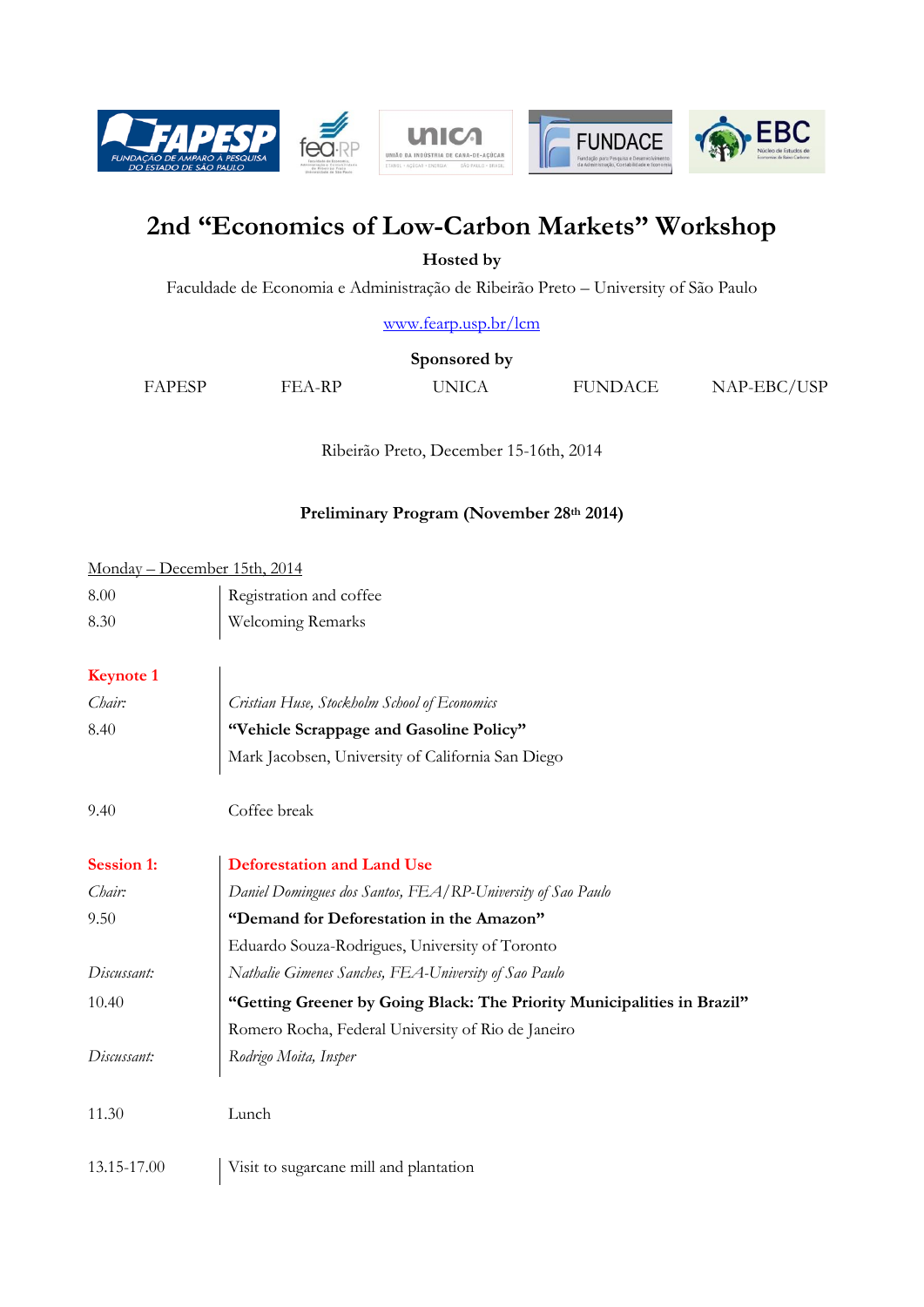# Tuesday – December 16th, 2014

# **Keynote 2**

| Chair:            | Claudio Lucinda, University of São Paulo                                                                                 |
|-------------------|--------------------------------------------------------------------------------------------------------------------------|
| 8.30              | "Durable Goods Demand and the Rationality of Consumers' Price Expectations:<br><b>Evidence from Gasoline and Diesel"</b> |
|                   | Ryan Kellogg, University of Michigan                                                                                     |
| 9.30              | Coffee break                                                                                                             |
| <b>Session 2:</b> | <b>Energy Demand and Technology Adoption</b>                                                                             |
| Chair:            | Francisco Anuatti Neto, FEA/RP-University of Sao Paulo                                                                   |
| 9.50              | "Why is Geoengineering so Tempting?"                                                                                     |
|                   | Baran Doda, London School of Economics                                                                                   |
| Discussant:       | Gabriel Madeira, FEA-University of Sao Paulo                                                                             |
| 10.40             | "How Much Do Households Value The Future? Evidence from the Adoption of<br>Photovoltaic Systems"                         |
|                   | Olivier DeGroote, KU Leuven                                                                                              |
| Discussant:       | Fabio Miessi, FEA-University of Sao Paulo                                                                                |
| 11.30             | "Social equity and technology diffusion: Evidence from the British feed-in tariff for<br>small-scale PV systems"         |
|                   | David Grover, London School of Economics                                                                                 |
| Discussant:       | Renata Narita, FEA-University of Sao Paulo                                                                               |
| 12.20             | Lunch                                                                                                                    |
| <b>Session 3:</b> | <b>Consequences of Air Pollution: Productivity and Health</b>                                                            |
| Chair:            | Walter Belluzzo, FEA/RP-University of Sao Paulo                                                                          |
| 13.30             | "Decentralized Regulation, Environmental Efficiency and Productivity"                                                    |
|                   | Vivek Ghosal, Georgia Tech                                                                                               |
| Discussant:       | Klenio Barbosa, EESP-Getulio Vargas Foundation                                                                           |
| 14.20             | "Air Pollution, Power Grid, and Infant Health: Evidence from the Shutdown of TVA<br>Nuclear Power Plants in the 1980s"   |
|                   | Edson Severnini, Carnegie Mellon University                                                                              |
| Discussant:       | Renato Seixas, UC Berkeley                                                                                               |
| 15.10             | Coffee break                                                                                                             |